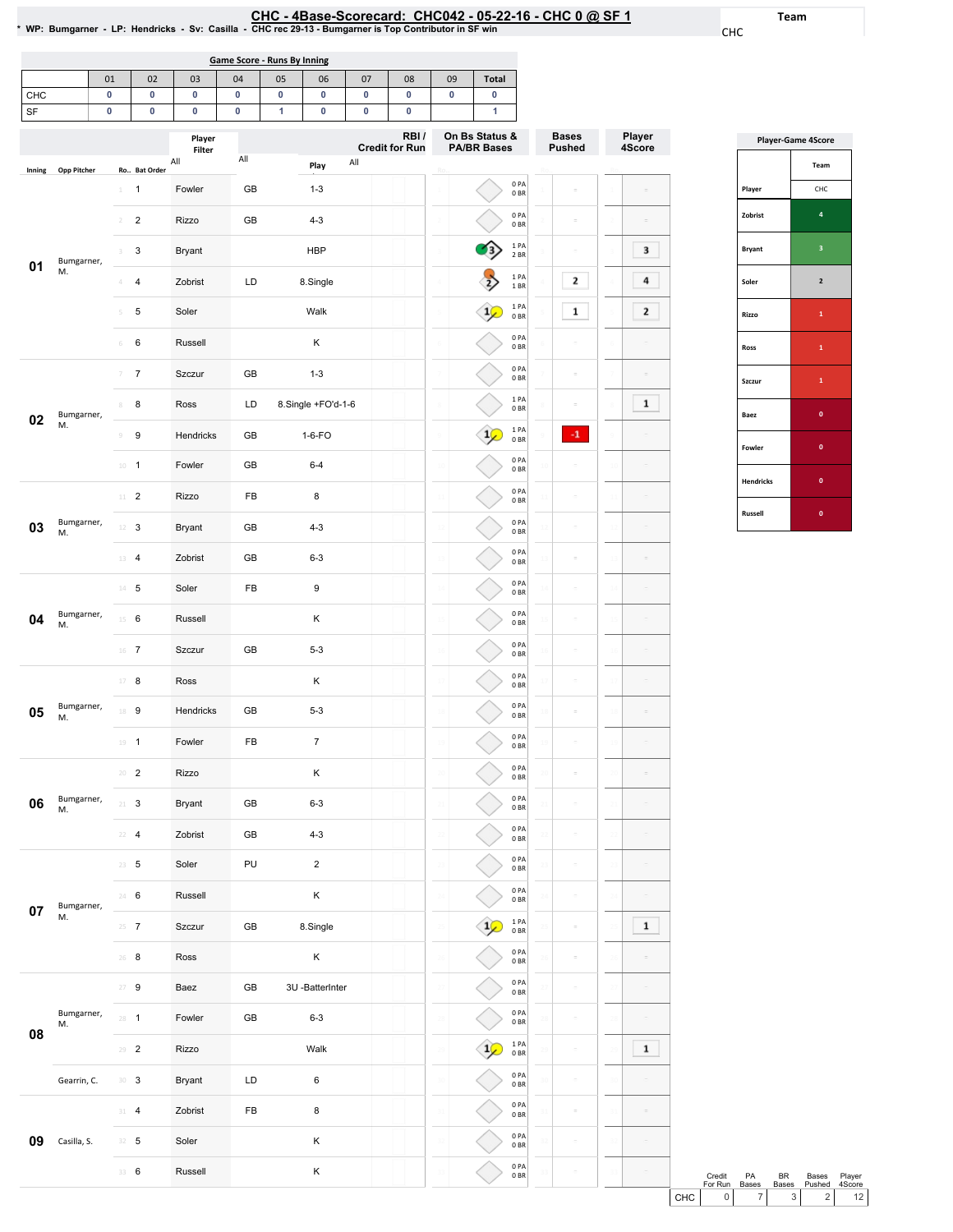# SF - 4Base-Scorecard: CHC042 - 05-22-16 - CHC 0 @ SF 1 & \* wP: Bumgarner - LP: Hendricks - Sv: Casilla<br>• WP: Bumgarner - LP: Hendricks - Sv: Casilla - CHC rec 29-13 - Bumgarner is Top Contributor in SF win

| CHC<br>$\ensuremath{\mathsf{SF}}\xspace$ | $\pmb{0}$<br>$\pmb{0}$ |                           | $\pmb{0}$<br>$\pmb{0}$ | $\pmb{0}$<br>$\pmb{0}$ | $\pmb{0}$<br>$\pmb{0}$ | $\pmb{0}$<br>$\mathbf{1}$ | $\pmb{0}$<br>$\pmb{0}$  | $\pmb{0}$<br>$\pmb{0}$ | $\pmb{0}$<br>$\pmb{0}$   | $\pmb{0}$ | $\pmb{0}$<br>$\mathbf{1}$ |                          |                          |
|------------------------------------------|------------------------|---------------------------|------------------------|------------------------|------------------------|---------------------------|-------------------------|------------------------|--------------------------|-----------|---------------------------|--------------------------|--------------------------|
|                                          |                        |                           |                        |                        |                        |                           |                         |                        | RBI/                     |           | On Bs Status &            | <b>Bases</b>             | Player                   |
|                                          |                        |                           |                        |                        |                        |                           |                         |                        | <b>Credit for Run</b>    |           | <b>PA/BR Bases</b>        | <b>Pushed</b>            | 4Score                   |
|                                          |                        | $\mathbf{1}$              |                        | Span                   | PU                     |                           | 6                       |                        | $\overline{\mathbf{0}}$  |           | ●                         | F                        |                          |
|                                          |                        | $\overline{2}$            |                        | Panik                  | GB                     |                           | 9.Double                |                        | $\vert$ o $\vert$        |           | ê                         | ×,                       |                          |
| 01                                       |                        | $\mathbf{3}$              |                        | Duffy                  | ${\sf FB}$             |                           | 9                       |                        | $\overline{\phantom{a}}$ |           |                           | J,                       | $\overline{\phantom{a}}$ |
|                                          |                        | $\overline{4}$            |                        | Posey                  |                        |                           | Walk                    |                        | $\overline{\mathbf{0}}$  |           |                           | ٠                        |                          |
|                                          |                        | $\,$ 5 $\,$               |                        | Belt                   | GB                     |                           | $5 - 3$                 |                        | $\overline{\mathbf{0}}$  |           |                           | J,                       |                          |
|                                          |                        | 6                         |                        | Crawford               |                        |                           | K                       |                        | 0                        |           |                           | ٠                        | ×,                       |
| 02                                       |                        | $\overline{7}$            |                        | Blanco                 | PU                     |                           | $\overline{c}$          |                        | $\vert$ 0                |           |                           | ×,                       | ×                        |
|                                          |                        | 8                         |                        | Bumgarner              | ${\sf FB}$             |                           | 8                       |                        | $\overline{\mathbf{0}}$  |           |                           | l,                       | ٠                        |
|                                          |                        | 9                         |                        | Pagan                  | FB                     |                           | 9                       |                        | $\boxed{\circ}$          |           |                           | ×                        | ×,                       |
|                                          |                        | $\mathbf{1}$              |                        | Span                   | FB                     |                           | $\overline{7}$          |                        |                          |           |                           | P.                       |                          |
| 03                                       |                        | $\overline{2}$            |                        | Panik                  | FB                     |                           | 9.Single                |                        |                          |           | 6,                        | ٠                        |                          |
|                                          |                        | $\ensuremath{\mathsf{3}}$ |                        | Duffy                  | LD                     |                           | 9                       |                        |                          |           |                           | $\blacksquare$           | P.                       |
|                                          |                        | $\overline{4}$            |                        | Posey                  | GB                     |                           | $5-3$                   |                        |                          |           |                           | ٠                        | P.                       |
| 04                                       |                        | $\,$ 5 $\,$               |                        | Belt                   | GB                     |                           | $5 - 3$                 |                        |                          |           |                           | ٠                        | P.                       |
|                                          |                        | 6                         |                        | Crawford               | GB                     |                           | $3 - 1$                 |                        |                          |           |                           | J,                       |                          |
|                                          |                        | $\overline{7}$            |                        | Blanco                 |                        |                           | Walk                    |                        |                          |           | (R)                       | Ξ                        |                          |
|                                          |                        | 8                         |                        | Bumgarner              | LD                     |                           | 7.Double                |                        |                          |           |                           |                          |                          |
| 05                                       |                        | 9                         |                        | Pagan                  | GB                     |                           | 4-3 ProdOut             |                        |                          |           |                           |                          |                          |
|                                          |                        | $\mathbf{1}$              |                        | Span                   | FB                     |                           | 9                       |                        |                          |           |                           | J,                       |                          |
|                                          |                        | $\overline{2}$            |                        | Panik                  | FB                     |                           | $\overline{7}$          |                        |                          |           |                           | $\overline{\phantom{a}}$ |                          |
|                                          |                        | $\ensuremath{\mathsf{3}}$ |                        | Duffy                  |                        |                           | Walk                    |                        |                          |           | $\ddot{\bm{v}}$           | $\overline{\phantom{a}}$ |                          |
|                                          |                        | $\overline{4}$            |                        | Posey                  | PU                     |                           | $\overline{\mathbf{4}}$ |                        |                          |           |                           | ×,                       |                          |
| 06                                       |                        | $\,$ 5 $\,$               |                        | Belt                   |                        |                           | Walk                    |                        | $\boldsymbol{0}$         |           |                           |                          |                          |
|                                          |                        | 6                         |                        | Crawford               | PU                     |                           | 5                       |                        | $\overline{\phantom{a}}$ |           |                           | F                        |                          |
|                                          |                        | $\overline{7}$            |                        | Blanco                 | ${\sf FB}$             |                           | $7^{\circ}$             |                        | $\vert$ 0                |           |                           | F                        |                          |
|                                          |                        | 8                         |                        | Bumgarner              | GB                     |                           | $5 - 3$                 |                        | $\overline{\mathbf{0}}$  |           |                           | F                        |                          |
| $07\,$                                   |                        | 9                         |                        | Pagan                  |                        |                           | $\mathsf K$             |                        | $\overline{\mathbf{0}}$  |           |                           | ۹                        |                          |
|                                          |                        | $\mathbf{1}$              |                        | Span                   |                        |                           | K                       |                        | $\overline{\mathbf{0}}$  |           |                           | ۹                        |                          |
|                                          |                        | $\mathbf 2$               |                        | Panik                  |                        |                           | $\mathsf K$             |                        | $\overline{\mathbf{0}}$  |           |                           | ۹                        |                          |
|                                          |                        | 3                         |                        | Duffy                  | GB                     |                           | 9.Single                |                        | $\vert$ 0                |           | Û2                        | ٠                        |                          |
| ${\bf 08}$                               |                        | $\overline{\mathbf{4}}$   |                        | Posey                  |                        |                           | $\mathsf K$             |                        | $\overline{\mathbf{0}}$  |           |                           |                          |                          |
|                                          |                        | $\,$ 5 $\,$               |                        | Belt                   | ${\sf GB}$             |                           | $3\mathsf{U}$           |                        | $\bullet$                |           |                           | ٠                        |                          |

For Run Bases Credit PA BR Bases Player<br>
For Run Bases Bases Pushed 4Score<br>
SF 1 10 5 5 21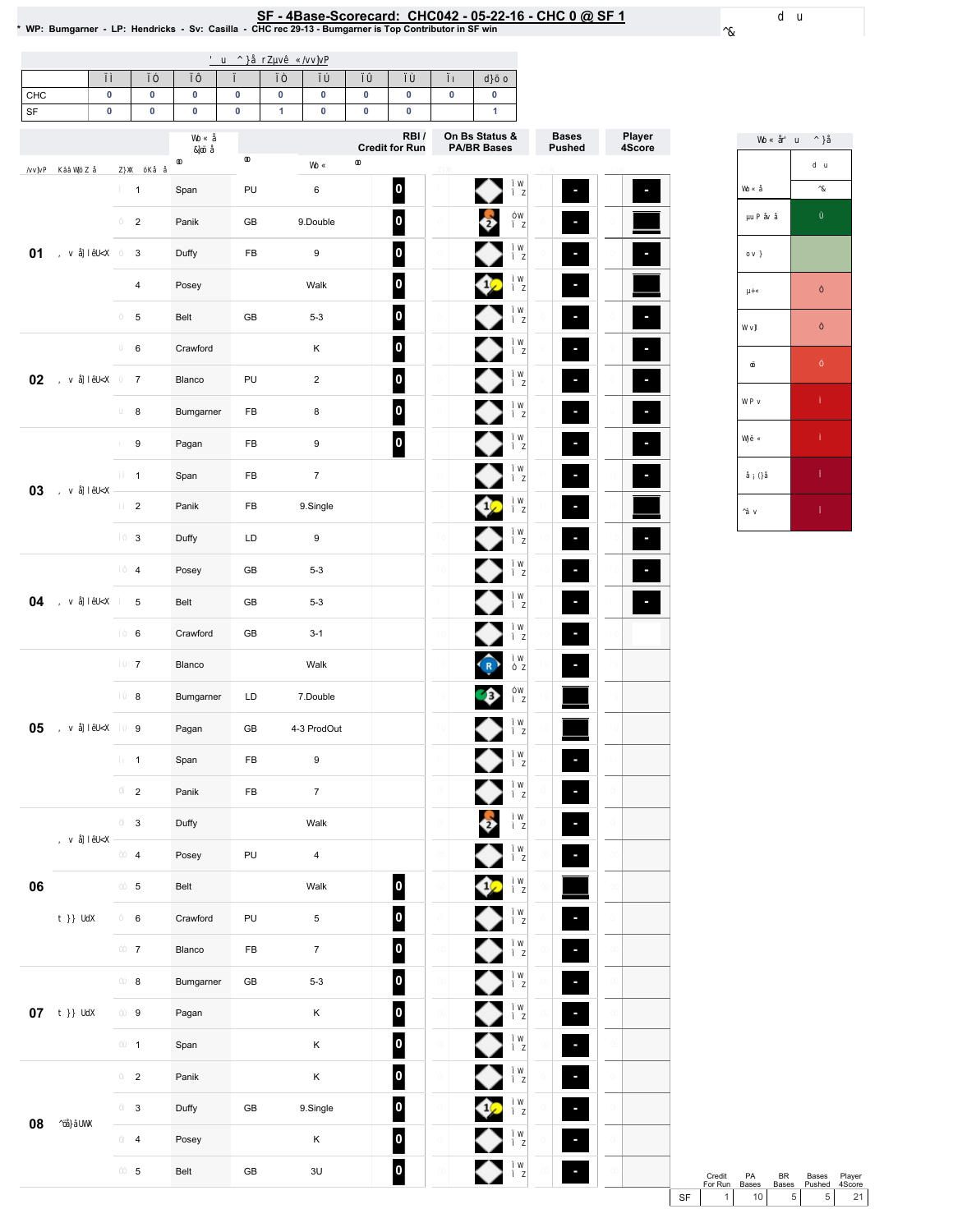EHC - 4Base-Scorecard: CHC042 - 05-22-16 - CHC 0 @ SF 1 هو CHC - 4Base-Scorecard: CHC042 - 05-22-16 - CHC 0 ي SF 1<br>\* WP: Bumgarner - LP: Hendricks - Sv: Casilla - CHC rec 29-13 - Bumgarner is Top Contributor in SF win

|                  | CHC - 4BaseScore - Player 4Score by Batting Order<br>CHC042 - 05-22-16 - CHC 0 @ SF 1<br>WP: Bumgarner - LP: Hendricks - Sv: Casilla - CHC rec 29-13 - Bumgarner is Top Contributor in SF win |             |           |                      |              |   |                |              |                      |   |           |  |  |
|------------------|-----------------------------------------------------------------------------------------------------------------------------------------------------------------------------------------------|-------------|-----------|----------------------|--------------|---|----------------|--------------|----------------------|---|-----------|--|--|
|                  |                                                                                                                                                                                               |             |           | <b>Bat Order</b>     |              |   |                |              |                      |   |           |  |  |
| Player           | Team                                                                                                                                                                                          | Position    | 1         | $\mathbf{2}$         | 3            | 4 | 5              | 6            | $\overline{7}$       | 8 | 9         |  |  |
| Zobrist          | CHC                                                                                                                                                                                           | 2B          |           |                      |              | 4 |                |              |                      |   |           |  |  |
| <b>Bryant</b>    | CHC                                                                                                                                                                                           | 3B          |           |                      | $\mathbf{3}$ |   |                |              |                      |   |           |  |  |
| Soler            | CHC                                                                                                                                                                                           | LF          |           |                      |              |   | $\overline{2}$ |              |                      |   |           |  |  |
| Rizzo            | CHC                                                                                                                                                                                           | 1B          |           | $\blacktriangleleft$ |              |   |                |              |                      |   |           |  |  |
| <b>Ross</b>      | CHC                                                                                                                                                                                           | $\mathsf C$ |           |                      |              |   |                |              |                      | 1 |           |  |  |
| <b>Szczur</b>    | CHC                                                                                                                                                                                           | <b>RF</b>   |           |                      |              |   |                |              | $\blacktriangleleft$ |   |           |  |  |
| Baez             | CHC                                                                                                                                                                                           | PH          |           |                      |              |   |                |              |                      |   | $\bullet$ |  |  |
| Fowler           | CHC                                                                                                                                                                                           | CF          | $\bullet$ |                      |              |   |                |              |                      |   |           |  |  |
| <b>Hendricks</b> | CHC                                                                                                                                                                                           | P           |           |                      |              |   |                |              |                      |   | $\bullet$ |  |  |
| <b>Russell</b>   | CHC                                                                                                                                                                                           | SS          |           |                      |              |   |                | $\mathbf{0}$ |                      |   |           |  |  |

|               | CHC - 4Score Box - Player Totals<br>None<br>WP: Bumgarner - LP: Hendricks - Sv: Casilla - CHC rec 29-13 - Bumgarner is Top Contributor in SF win |                         |                |                |                 |                     |                |                |                          |  |  |  |
|---------------|--------------------------------------------------------------------------------------------------------------------------------------------------|-------------------------|----------------|----------------|-----------------|---------------------|----------------|----------------|--------------------------|--|--|--|
| Player        | Team Position                                                                                                                                    | Batting<br>Order<br>Nbr | Credit For Run | PA Bases       | <b>BR</b> Bases | <b>Bases Pushed</b> | Player 4Score  | Appearances    | <b>Productivity Rate</b> |  |  |  |
| Zobrist       | CHC 2B                                                                                                                                           | 4                       | $\pmb{0}$      | 1              | $\mathbf{1}$    | $\overline{2}$      | $\overline{4}$ | 4              | 1.000                    |  |  |  |
| Bryant        | CHC 3B                                                                                                                                           | 3                       | 0              | $\mathbf{1}$   | $\overline{c}$  | $\pmb{0}$           | 3              | 4              | 0.750                    |  |  |  |
| Soler         | CHC LF                                                                                                                                           | 5                       | $\pmb{0}$      | $\mathbf{1}$   | 0               | $\mathbf{1}$        | $\overline{2}$ | 4              | 0.500                    |  |  |  |
| Rizzo         | CHC 1B                                                                                                                                           | 2                       | $\pmb{0}$      | $\mathbf{1}$   | $\pmb{0}$       | $\pmb{0}$           | $\overline{1}$ | $\overline{4}$ | 0.250                    |  |  |  |
| Ross          | CHC C                                                                                                                                            | 8                       | $\pmb{0}$      | $\mathbf{1}$   | $\mathsf 0$     | $\pmb{0}$           | $\overline{1}$ | 3              | 0.333                    |  |  |  |
| Szczur        | CHC RF                                                                                                                                           | $\overline{7}$          | 0              | $\mathbf{1}$   | $\mathbf 0$     | $\mathbf 0$         | 1              | 3              | 0.333                    |  |  |  |
| Baez          | CHC PH                                                                                                                                           | 9                       | $\mathbf 0$    | 0              | 0               | 0                   | $\mathbf 0$    | 1              | 0.000                    |  |  |  |
| Fowler        | CHC CF                                                                                                                                           | $\mathbf{1}$            | $\mathbf 0$    | $\mathbf 0$    | $\mathbf 0$     | $\pmb{0}$           | $\mathbf 0$    | 4              | 0.000                    |  |  |  |
| Hendricks     | CHC P                                                                                                                                            | 9                       | $\mathbf 0$    |                | 0               | $-1$                | $\mathbf 0$    | $\overline{2}$ | 0.000                    |  |  |  |
| Russell       | CHC SS                                                                                                                                           | 6                       | $\pmb{0}$      | 0              | $\mathsf 0$     | $\mathsf 0$         | $\pmb{0}$      | 4              | 0.000                    |  |  |  |
| <b>Totals</b> |                                                                                                                                                  |                         | $\mathbf 0$    | $\overline{7}$ | 3               | $\overline{2}$      | 12             | 33             | 0.364                    |  |  |  |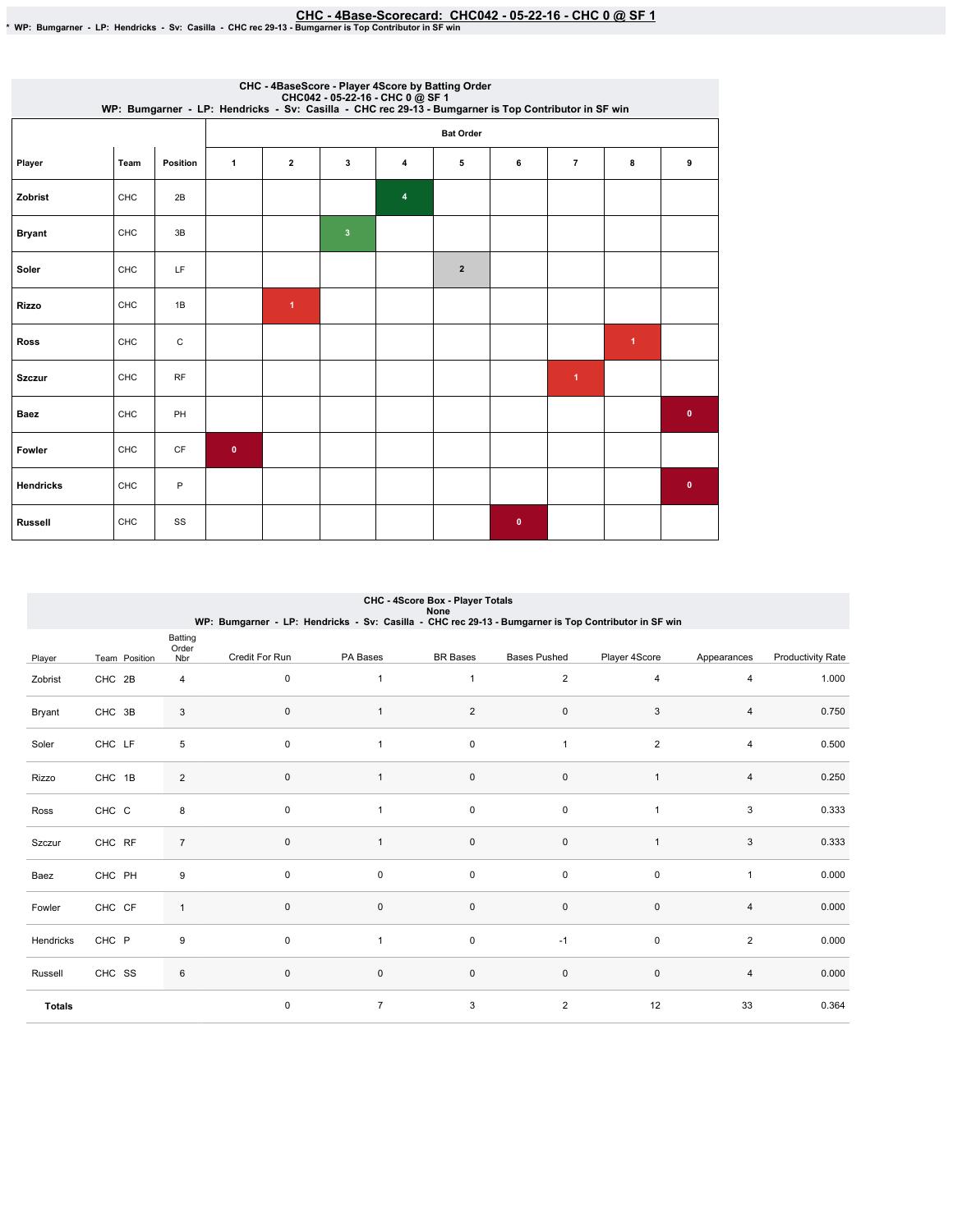SF - 4Base-Scorecard: CHC042 - 05-22-16 - CHC 0 @ SF 1 & \* wP: Bumgarner is Top Contributor in SF win

|                  | SF - 4BaseScore - Player 4Score by Batting Order<br>CHC042 - 05-22-16 - CHC 0 @ SF 1<br>WP: Bumgarner - LP: Hendricks - Sv: Casilla - CHC rec 29-13 - Bumgarner is Top Contributor in SF win |           |             |                  |   |   |                |           |                         |                |                      |  |  |  |
|------------------|----------------------------------------------------------------------------------------------------------------------------------------------------------------------------------------------|-----------|-------------|------------------|---|---|----------------|-----------|-------------------------|----------------|----------------------|--|--|--|
|                  |                                                                                                                                                                                              |           |             | <b>Bat Order</b> |   |   |                |           |                         |                |                      |  |  |  |
| Player           | Team                                                                                                                                                                                         | Position  | 1           | $\mathbf{2}$     | 3 | 4 | 5              | 6         | $\overline{7}$          | 8              | 9                    |  |  |  |
| <b>Bumgarner</b> | SF                                                                                                                                                                                           | P         |             |                  |   |   |                |           |                         | $\overline{7}$ |                      |  |  |  |
| <b>Blanco</b>    | SF                                                                                                                                                                                           | <b>RF</b> |             |                  |   |   |                |           | $\overline{\mathbf{4}}$ |                |                      |  |  |  |
| <b>Duffy</b>     | SF                                                                                                                                                                                           | 3B        |             |                  | 3 |   |                |           |                         |                |                      |  |  |  |
| Panik            | SF                                                                                                                                                                                           | 2B        |             | $\mathbf{3}$     |   |   |                |           |                         |                |                      |  |  |  |
| <b>Belt</b>      | SF                                                                                                                                                                                           | 1B        |             |                  |   |   | $\overline{2}$ |           |                         |                |                      |  |  |  |
| Pagan            | SF                                                                                                                                                                                           | LF        |             |                  |   |   |                |           |                         |                | $\blacktriangleleft$ |  |  |  |
| Posey            | SF                                                                                                                                                                                           | С         |             |                  |   | 1 |                |           |                         |                |                      |  |  |  |
| Crawford         | SF                                                                                                                                                                                           | SS        |             |                  |   |   |                | $\bullet$ |                         |                |                      |  |  |  |
| Span             | SF                                                                                                                                                                                           | CF        | $\mathbf 0$ |                  |   |   |                |           |                         |                |                      |  |  |  |

|               | SF - 4Score Box - Player Totals<br>None<br>WP: Bumgarner - LP: Hendricks - Sv: Casilla - CHC rec 29-13 - Bumgarner is Top Contributor in SF win |               |                  |                |                |                 |                     |                |             |                   |  |  |
|---------------|-------------------------------------------------------------------------------------------------------------------------------------------------|---------------|------------------|----------------|----------------|-----------------|---------------------|----------------|-------------|-------------------|--|--|
|               |                                                                                                                                                 |               | Batting<br>Order |                |                |                 |                     |                |             |                   |  |  |
| Player        |                                                                                                                                                 | Team Position | Nbr              | Credit For Run | PA Bases       | <b>BR</b> Bases | <b>Bases Pushed</b> | Player 4Score  | Appearances | Productivity Rate |  |  |
| Bumgarner     | <b>SF</b>                                                                                                                                       | P             | 8                | $\mathbf{1}$   | $\overline{2}$ | $\mathbf{1}$    | 3                   | $\overline{7}$ | 3           | 2.333             |  |  |
| Blanco        | <b>SF</b>                                                                                                                                       | <b>RF</b>     | $\overline{7}$   | $\mathbf{0}$   | $\mathbf{1}$   | $\sqrt{3}$      | $\mathsf{O}\xspace$ | $\overline{4}$ | 3           | 1.333             |  |  |
| Duffy         | SF                                                                                                                                              | 3B            | 3                | 0              | $\overline{2}$ | $\mathbf{1}$    | 0                   | 3              | 4           | 0.750             |  |  |
| Panik         | SF                                                                                                                                              | 2B            | $\overline{2}$   | $\pmb{0}$      | 3              | $\pmb{0}$       | $\mathsf{O}\xspace$ | 3              | 4           | 0.750             |  |  |
| Belt          | SF                                                                                                                                              | 1B            | 5                | $\mathbf 0$    | $\mathbf{1}$   | $\pmb{0}$       | $\mathbf{1}$        | $\overline{2}$ | 4           | 0.500             |  |  |
| Pagan         | <b>SF</b>                                                                                                                                       | LF            | 9                | $\mathbf 0$    | $\mathbf 0$    | $\pmb{0}$       | $\overline{1}$      | $\overline{1}$ | 3           | 0.333             |  |  |
| Posey         | <b>SF</b>                                                                                                                                       | $\mathsf{C}$  | $\overline{4}$   | $\mathbf 0$    | $\mathbf{1}$   | 0               | $\mathsf 0$         | $\overline{1}$ | 4           | 0.250             |  |  |
| Crawford      | SF                                                                                                                                              | SS            | 6                | $\mathsf 0$    | 0              | $\pmb{0}$       | $\mathsf{O}\xspace$ | $\mathsf 0$    | 3           | 0.000             |  |  |
| Span          | SF                                                                                                                                              | CF            | $\mathbf{1}$     | $\mathsf 0$    | 0              | $\pmb{0}$       | $\mathsf 0$         | $\mathbf 0$    | 4           | 0.000             |  |  |
| <b>Totals</b> |                                                                                                                                                 |               |                  | $\overline{1}$ | 10             | 5               | $\,$ 5 $\,$         | 21             | 32          | 0.656             |  |  |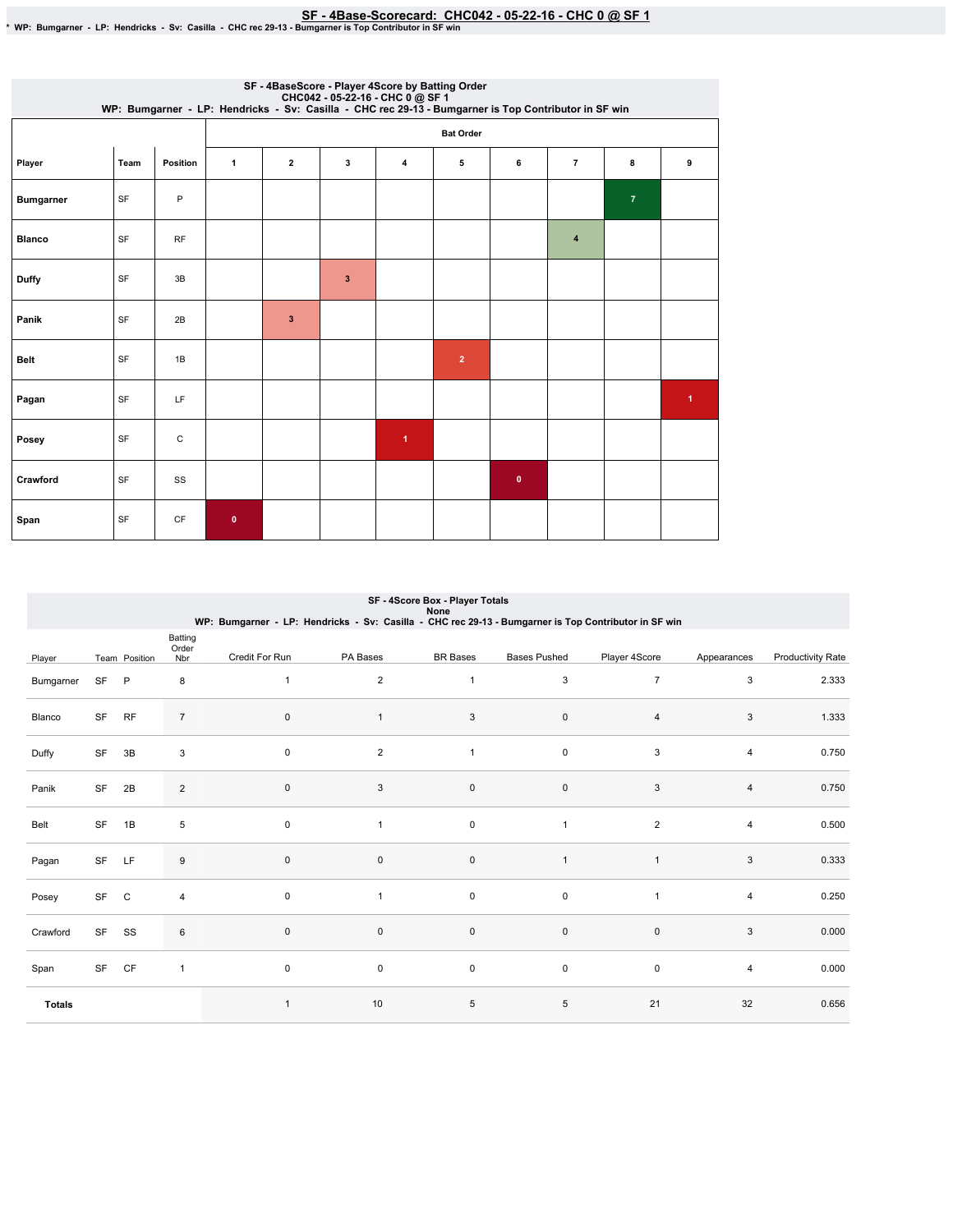### Bat Order | Player | Inning | PlayText | LOBStatus Credit For Run PA Bases BR Bases Bases Pushed Player 4Score 1 Fowler 01 1-3 02 6-4 05 7 08 6-3 **Player Totals** 2 Rizzo 01 4-3 03 8 06 K 08 | Walk Left on 1st **Player Totals** 3 Bryant 01 | HBP | Left on 3rd 03 4-3 06 6-3 08 6 **Player Totals** 4 Zobrist 01 | 8.Single | Left on 2nd 03 6-3 06 4-3 09 8 **Player Totals** 5 Soler 01 | Walk Left on 1st 04 9 07 2 09 K **Player Totals** 6 Russell 01 K 04 K 07 K 09 K **Player Totals** 7 Szczur 02 1-3 04 5-3 07 | 8.Single | Left on 1st **Player Totals** 8 Ross 02 8.Single +FO'd-1-6 05 K 07 K **Player Totals** 9 Hendricks 02 | 1-6-FO | Left on 1st 05 5-3 **Player Totals** Baez 08 3U -BatterInter **Player Totals** 0 0 0 0 0 0 0 0 0 0 0 0 0 0 0 0 0 0 0 0 0 0 0 0  $\overline{0}$   $\overline{0}$   $\overline{0}$   $\overline{0}$   $\overline{0}$   $\overline{0}$   $\overline{0}$ 0 0 0 0 0 0 0 0 0 0 0 0 0 0 0 0 0 0 0 0 0 1  $\boxed{0}$  1  $\boxed{0}$   $\boxed{0}$  1 0 1 2 0 3 0 0 0 0 0 0 0 0 0 0 0 0 0 0 0 0 0 0  $\boxed{0}$  1  $\boxed{2}$   $\boxed{0}$   $\boxed{3}$ 0 1 1 2 4 0 0 0 0 0 0 0 0 0 0 0 0 0 0 0 0 0 0 0 1 1 2 4 0 1 0 1 2 0 0 0 0 0 0 0 0 0 0 0 0 0 0 0 0 0 0  $\boxed{0}$  1  $\boxed{0}$  1 2 0 0 0 0 0 0 0 0 0 0 0 0 0 0 0 0 0 0 0 0 0 0 0 0 0 0 0 0 0 0 0 0 0 0 0 0 0 0 0 0 0 0 0 0 1  $\Omega$  1 0 0  $\Omega$  1 0 0 1 0 1 0 0 0 0 0 0 0 0 0 0 0 0  $\boxed{0}$  1  $\boxed{0}$   $\boxed{0}$  1 0 1 0 -1 0 0 0 0 0 0 0 <u>0 | 1 0 -1 0 </u> 0 0 0 0 0 0  $\overline{0}$   $\overline{0}$   $\overline{0}$   $\overline{0}$   $\overline{0}$   $\overline{0}$   $\overline{0}$ Detail by Bat Order/Player

 $\boxed{0}$  7  $\boxed{3}$  2 12

**Grand Total** 

## CHC - 4Base-Scorecard: CHC042 - 05-22-16 - CHC 0 @ SF 1

\* WP: Bumgarner-LP: Hendricks- Sv: Casilla- CHC rec 29-13 - Bumgarner is Top Contributor in SF win